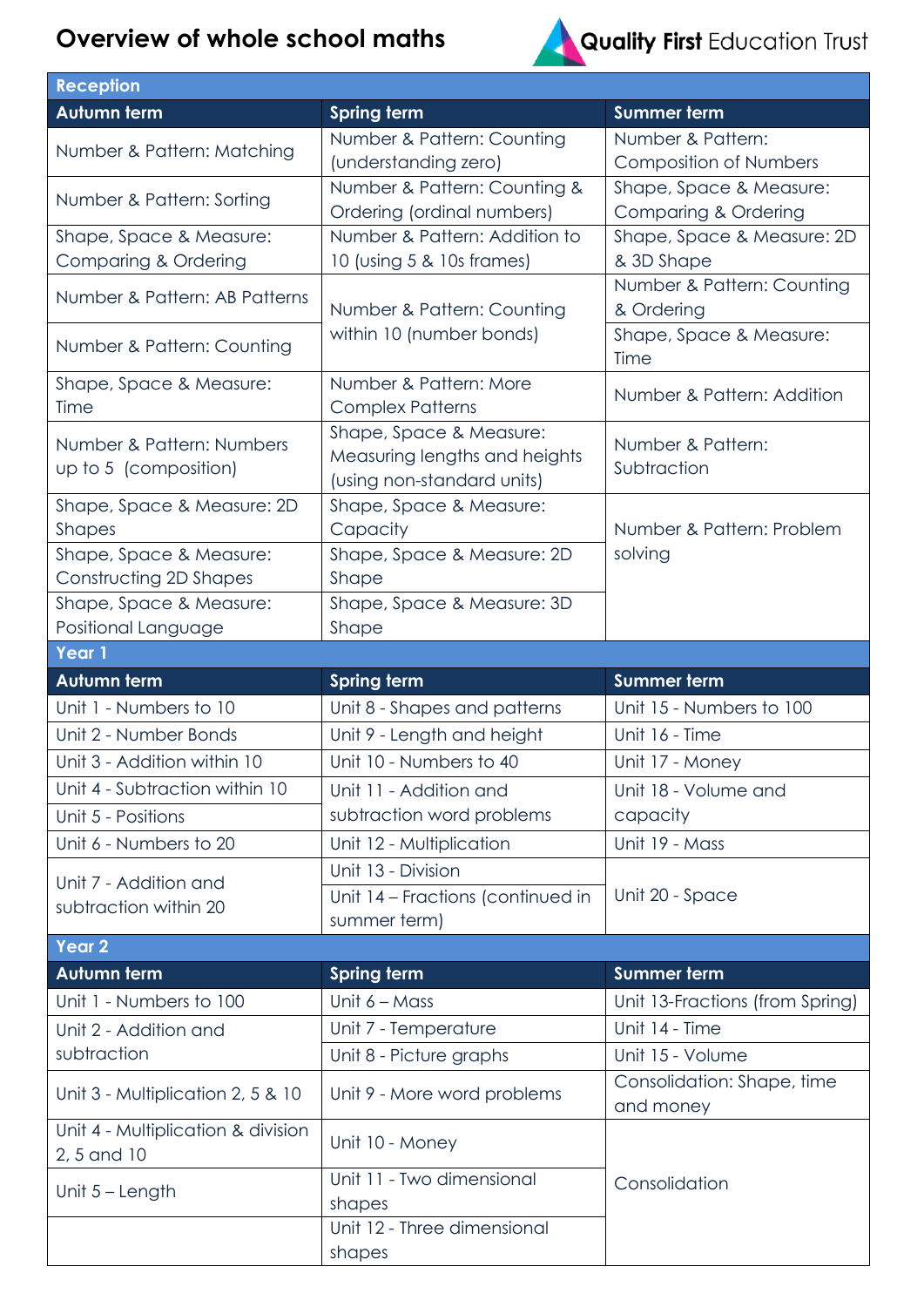## **Overview of whole school maths**



Quality First Education Trust

| Year <sub>3</sub>                               |                    |                                            |
|-------------------------------------------------|--------------------|--------------------------------------------|
| <b>Autumn term</b>                              | <b>Spring term</b> | Summer term                                |
| Unit 1 - Numbers to 1000                        | Unit $5 -$ Length  | Unit 10 - Picture graphs and<br>bar graphs |
| Unit 2 - Addition and<br>subtraction            | Unit 6 - Mass      | Unit 11 – Fractions                        |
| Unit 3 - Multiplication and<br>division         | Unit 7 - Volume    | Unit 12 - Angles                           |
| Unit 4 - Further multiplication<br>and division | Unit $8 -$ Money   | Unit 13 - Lines and shapes                 |
| Consolidation: Multiplication<br>and division   | Unit 9 - Time      | Unit 14 - Perimeter of figures             |

| Year <sub>4</sub>                                  |                    |                                      |  |
|----------------------------------------------------|--------------------|--------------------------------------|--|
| <b>Autumn term</b>                                 | <b>Spring term</b> | <b>Summer term</b>                   |  |
| Unit $1 -$ Numbers to $10000$                      | Unit 5 - Graphs    | Unit 9 - Money                       |  |
| Unit 2 - Addition and<br>subtraction within 10 000 | Unit 6 - Fractions | Unit 10 - Mass, Volume and<br>Length |  |
| Unit 3 - Multiplication and<br>division            | Unit 7 - Time      | Unit 11 - Areas of Figures           |  |
| Unit 4 - Further multiplication<br>and division    | Unit 8 - Decimals  | Unit 12 - Geometry                   |  |
| Consolidation: Addition,                           |                    | Unit 13 - Position and               |  |
| subtraction, multiplication and                    |                    | Movement                             |  |
| division                                           |                    | Unit 14 - Roman Numerals             |  |

| Year 5                                                |                                                                                    |                                    |  |
|-------------------------------------------------------|------------------------------------------------------------------------------------|------------------------------------|--|
| Autumn term                                           | <b>Spring term</b>                                                                 | <b>Summer term</b>                 |  |
| Unit 1 - Numbers to 1000 000                          | Unit 6 – Fractions                                                                 | Unit 10 - Position and<br>Movement |  |
| Unit 2 - Addition and                                 | Unit 7 - Decimals                                                                  | Unit 11 - Measurements             |  |
| subtraction whole numbers                             | Unit 8 - Percent                                                                   |                                    |  |
| Unit 3 - Multiplication and<br>division whole numbers | Consolidation: Addition,<br>subtraction, multiplication,<br>division and fractions | Unit 12 - Area and Perimeter       |  |
| Unit 5 - Graphs                                       | Unit 4 - Whole number word<br>problems                                             | Unit 13 - Volume                   |  |
| Unit 6 – Fractions (continued in<br>Spring term)      | Unit 9 - Geometry                                                                  | Unit 14 - Roman Numerals           |  |